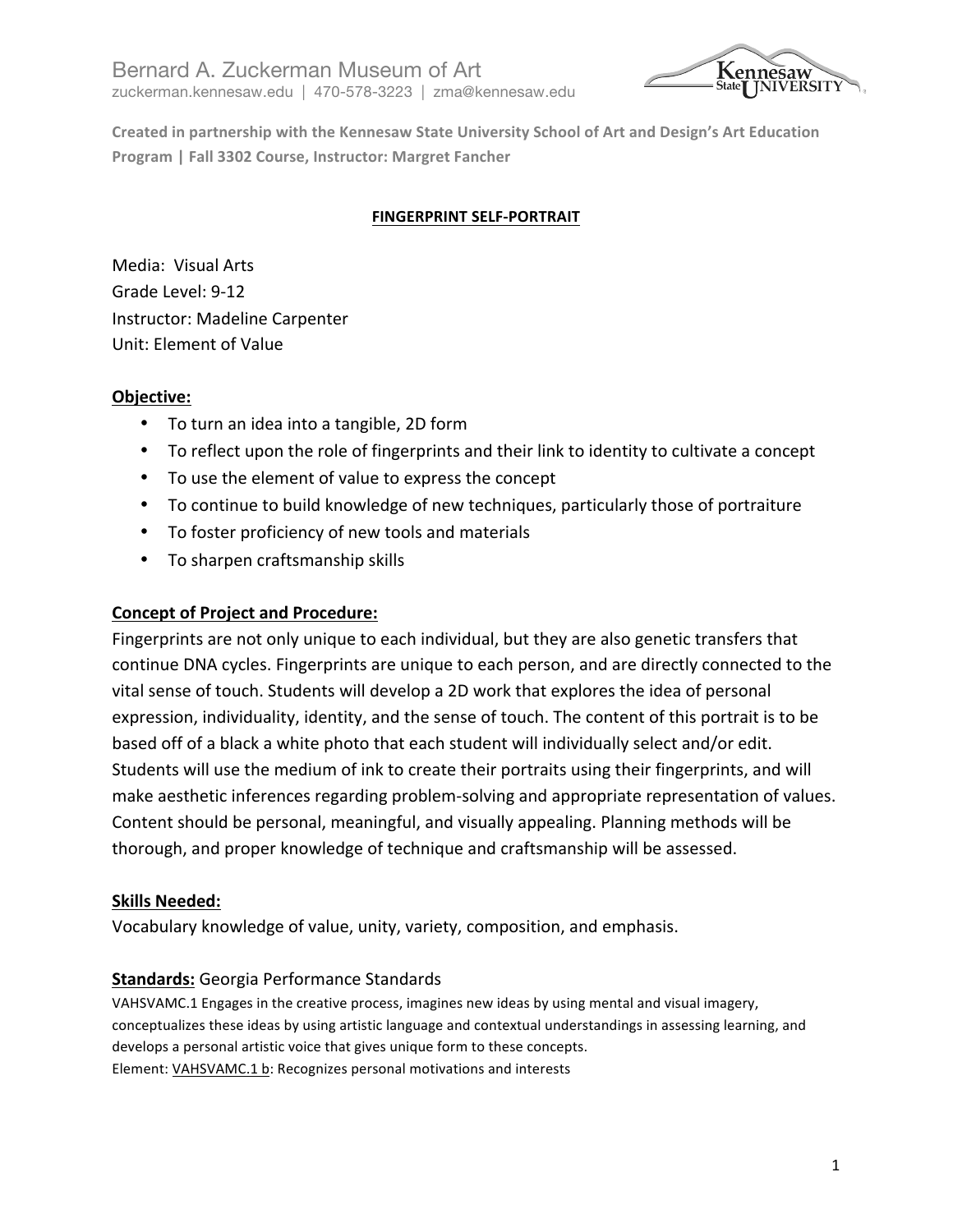

Element: VAHSVAMC.2 f: Recognizes and develops art making as a risk-taking process that incorporates existing knowledge, brainstorming, planning, and discovery of unexpected connections.

VAHSVACU.1 Articulates ideas and universal themes from diverse cultures of the past and present.

Element: VAHSVACU.1 d: Discusses the importance of art in daily life (personal significance, social commentary,

self-expression, spiritual expression, planning, recording history, for beauty's sake, and marketing/.advertising).

VAHSVAPR.1 Uses formal qualities of art (elements and principles) to create unified composition and communicate meaning. 

Element: VAHSVAPR.1 c: Uses thumbnail sketches and visual/verbal notes to plan compositions.

VAHSVAPR.5 Creates artwork reflecting a range of concepts, ideas, and subject matter.

Element: VAHSVAPR.5 e: Works to find individual voice (creativity within guidelines); understands that creativity is problem-solving within given parameters.

VAHSVAAR.1 Makes written and oral critiques of own works of art.

Element: VAHSVAAR.1 d: Sets high standards for craftsmanship and skill mastery in own artwork.

VAHSVAAR.2 Critiques artwork of others individually and in group settings.

Element: VAHSVAAR.2 a: Provides respectful and constructive criticism to peers in formal class critiques. VAHSVAC.2 Develops  $21^{st}$  century life and work skills and habits of mind for success through the study and production of art.

Element: VAHSVAC.2 a: Manages goals and time.

#### **Common Core Correlation:**

Students will participate in a thorough class critique of each student's work. Students will articulate techniques and production processes, as well as content and message specific to their particular artwork. Students will also complete a written response reflection after completion of the lesson.

### **Requirements:**

- 1. Format: Portrait will achieve unified representation through black, white, and midtone values. The final self-portrait will be 9" x 12".
- 2. Materials & Tools: 8" x 11" black and white photograph, F, H, HB, 2B, 4B pencils, 9" x 12" Acrylic paper, black ink stamp pads, India ink, black paint, wipes, paper towels, water and water cups, sketchbook.
- 3. Artwork: Images and concept are created by the student. No photographs or artwork from another artist may be used. Effort should reflect originality.

### **Documentation:**

Student must have description, thumbnail sketches and selected photo submitted to instructor and checked off before progressing further in the project.

### **Accommodations:**

Follow IEP program. Instructor will help in photo editing. All students will have opportunity for aid and assistance in all things from preliminary sketching to utilizing the fingerprint painting technique.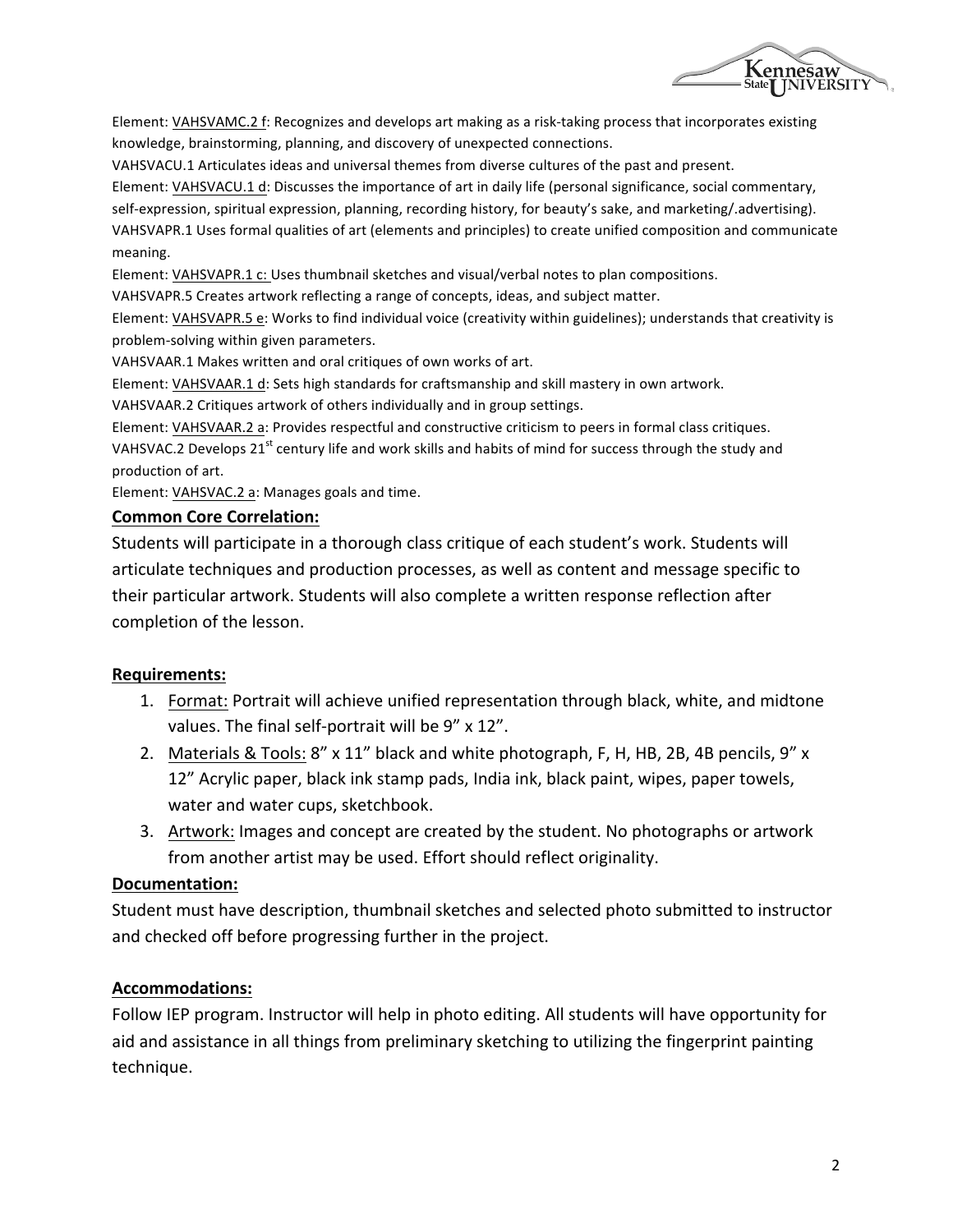

## **Clean Up:**

Reserved for last ten minutes of each class period. All artwork placed on drying racks. Trash picked up, materials returned, all tools put in place, and tables cleaned.

## **Essential Question:**

How will you utilize your sense of touch and particularly your own unique fingerprints to reflect a mindful approach to the values that are prominent in your photo?

## Guiding Questions:

How does your unique fingerprint correlate with your own unique identity and personality? How will you experiment with your individual fingerprints to form a level of contrast that matches that of your photo?

Will you be able to distinguish the parts of your face with the range of values that you are creating? 

How will you utilize and manipulate your fingerprints in order to compose and develop your work?

In what ways will unity and variety be achieved through your composition?

# **Procedure and Project Timeline**

**Day 1:** Instructor outlines expectations for final product, reference materials, and tools and materials needed for completion of project. Students will be made aware of parameters of project and will observe as instructor models fingerprinting techniques and skills for 2D projection. Rough draft brainstorming plans in sketchbook begin. Preliminary thumbnails are drawn. 

\*Homework: Have at least two photos on flash drive, in dropbox, or emailed to begin editing for day 2.

**Day 2:** After approval of photo by instructor, students will edit photo in Photoshop to black and white to use as a reference. Formulations of solid plans continue, in the form of sketches and visual notes, with commentary to support the emotion and identity expressed in the content of the photo. Drawing paper is to be cut out in measurements of  $9''$  x 12". Guideline sketches of self-portraits begin. Instructor will answer questions, provide assistance, and discuss plans with each individual student.

**Day 3:** Drawing continues and culminates by the end of class period. Instructor approves each drawing on measured paper, circulates classroom, and checks progress of content and ideas. Student should identify the best procedures for production and establishment of unity, variety,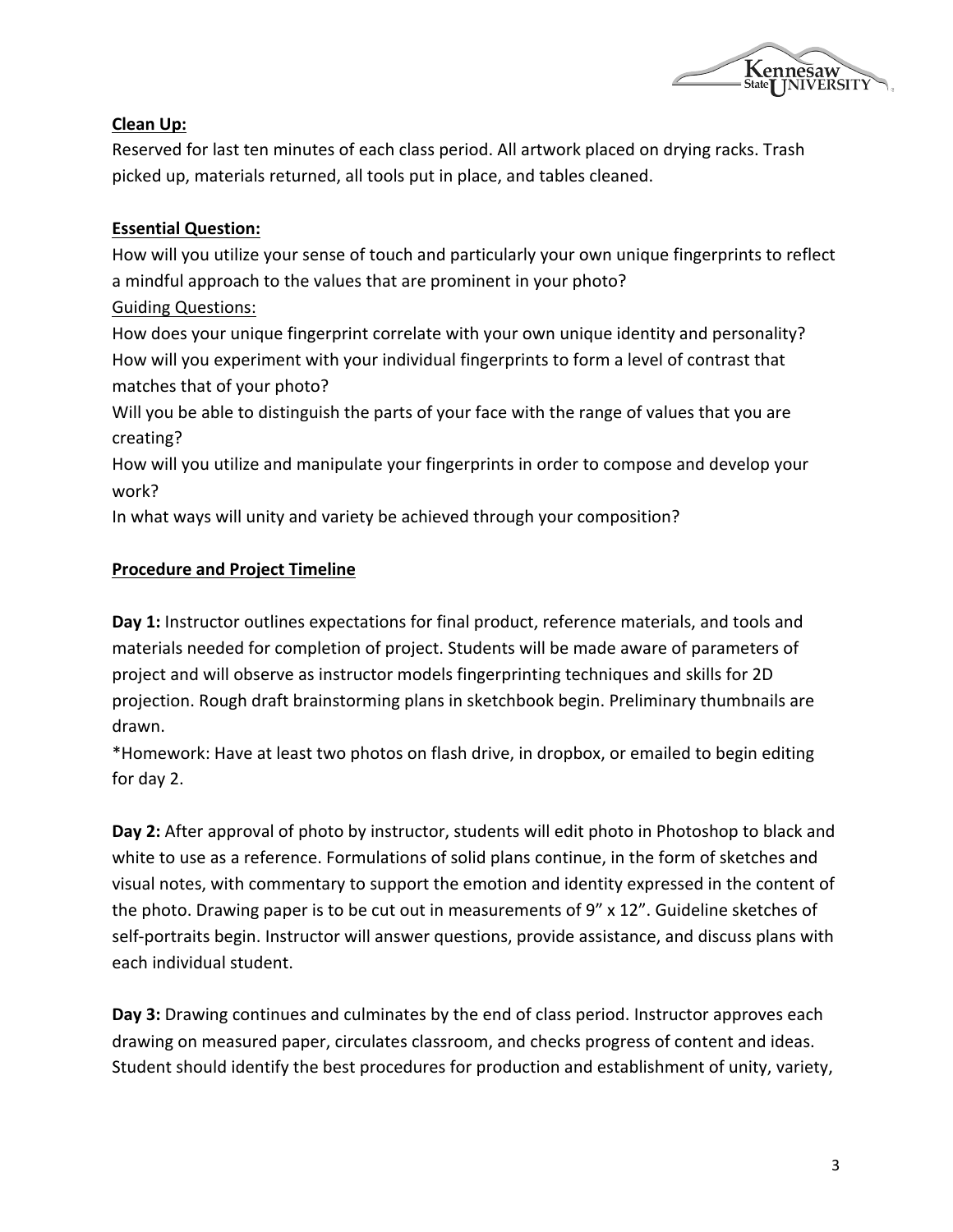

and value within composition. Experimentation with and utilization of materials begins: fingerprint stamping with ink.

**Day 4:** Final production continues on portrait. A more in-depth layout of fingerprinting develops. Placement of proper values is discussed. Continued use of technique is applied.

Day 5: Students will continue with progression of portrait while staying mindful of the contrast and value apparent in original photograph. Representation of accurate values should now be apparent in final painting.

**Day 6:** Continuation and wrap-up of self-portrait concludes in this class period. \*Homework: Finish portrait for class critique!

**Day 7:** Students will participate in class critique and discussion of final projects evaluating and assessing content, value production and reproduction, technique, craftsmanship, aesthetics, and adherence to guidelines. Begin answering and completing student project reflection questions.

\*Homework: Complete question handout and submit next period.

### **Reflection**

Select fingerprint self-portraits for display and return to students after critique and grading. What adjustments will I make if teaching this lesson in the future classes? Identify and evaluate time management of project, successful completion, student adherence to guidelines, and quality of instruction and content.

### **Evaluation/Assessment:**

Students' work will be assessed in classroom-wide peer critique, a discussion of their final collage as it pertains to content, a self-evaluation handout, and an instructor assessment of composition. 

- Demonstrations and modeling fingerprint painting technique, materials, and tools
- Class-wide critique
- Self Evaluation Questions
- Instructor assessment rubric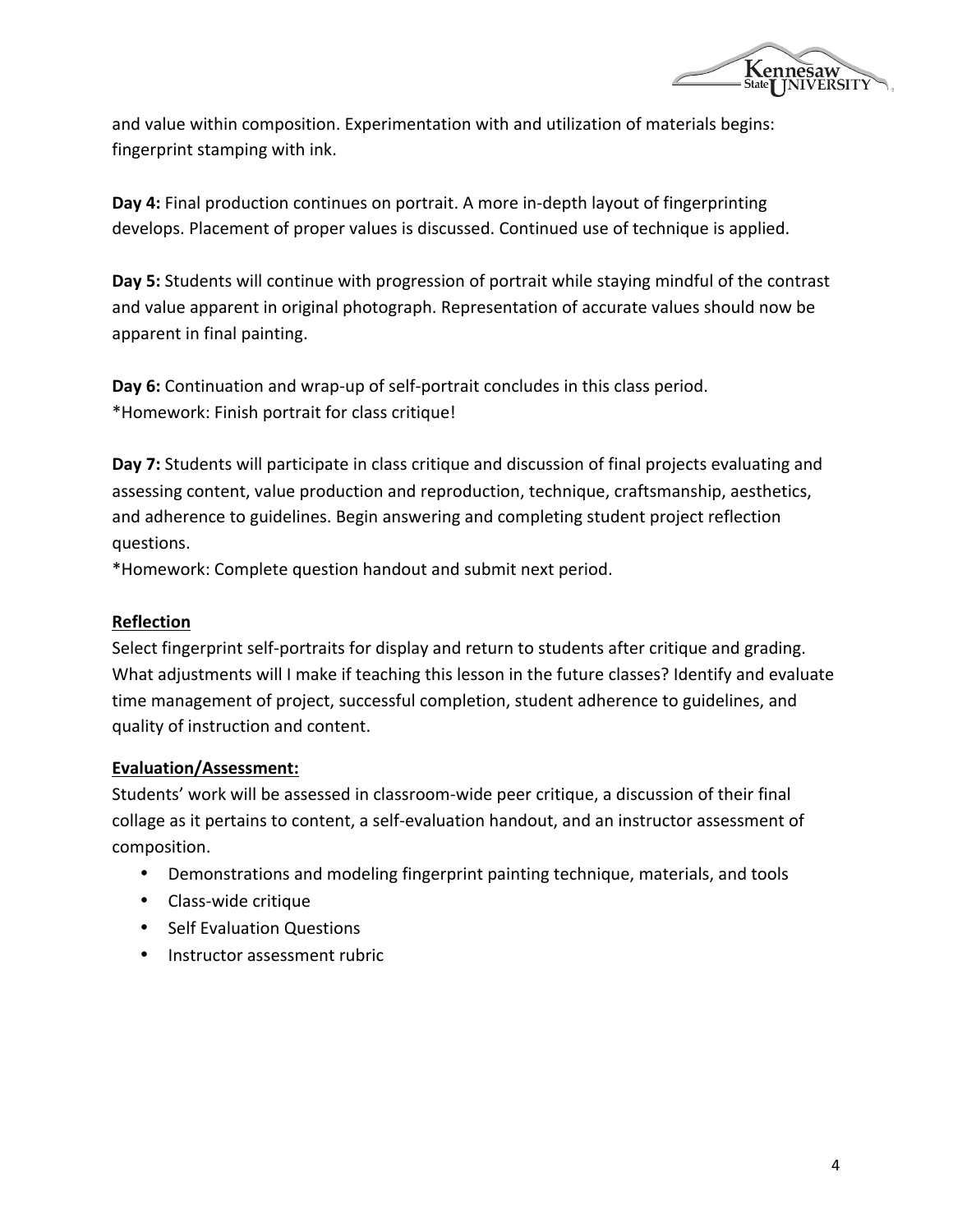

Grade Sheet

Media: Visual Arts Grade Level: 9-12 Instructor: Madeline Carpenter Name: \_\_\_\_\_\_\_\_\_\_\_\_\_\_\_\_\_\_\_\_\_\_\_\_\_\_\_\_\_\_\_\_\_\_\_\_\_\_\_\_\_\_\_\_\_\_\_\_\_\_\_\_\_\_\_\_\_\_\_\_\_\_\_

Project: \_\_\_\_ *Fingerprint Self Portrait* 

| Unity/Variety: of techniques and values used in image                                                                                                                                                           |                    | 5                        |
|-----------------------------------------------------------------------------------------------------------------------------------------------------------------------------------------------------------------|--------------------|--------------------------|
| <b>Concept:</b> Clear statement is made based on reflection of self<br>identity                                                                                                                                 |                    | 6                        |
| Media: Choices are well thought out and constructed, and<br>exhibit texture and skill                                                                                                                           |                    | 5                        |
| Creativity: Flourishes; unity achieved through cohesive whole;<br>experimentation with materials and methods reflects<br>innovation; wide range of values depicted through texture and<br>fingerprint technique |                    | 10                       |
| Craftsmanship: neatness in problem-solving and arrangement,<br>mindfulness taken in final presentation                                                                                                          |                    | 10                       |
| Aesthetics: Produced image connects with and accurately<br>represents values and image in photograph                                                                                                            |                    | 8                        |
| Preparation and Time Management: Prepared to work in<br>class, makes headway in a timely manner, progresses as<br>required; Critique and evaluation participation                                               |                    | 6                        |
| <b>TOTAL GRADE:</b>                                                                                                                                                                                             | Points<br>Received | Points<br>Possible<br>20 |
| <b>COMMENTS:</b>                                                                                                                                                                                                |                    |                          |

Name \_\_\_\_\_\_\_\_\_\_\_\_\_\_\_\_\_\_\_\_\_\_\_\_\_\_\_\_\_\_ Class \_\_\_\_\_\_\_\_\_\_\_\_\_